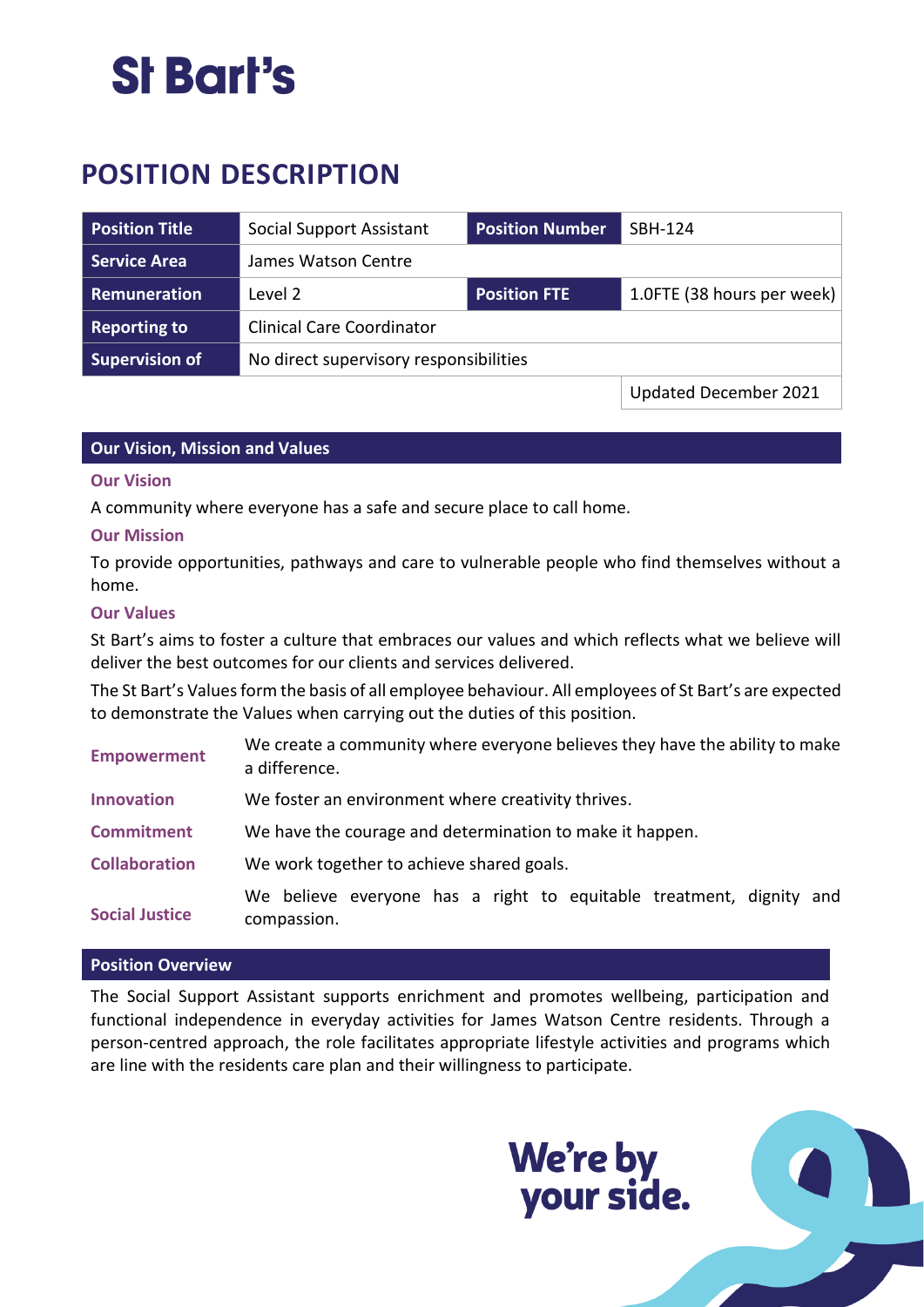# St Bart's

#### **Key Responsibilities**

- In consultation with Occupational Therapists and Physiotherapists, prepare and facilitate a therapy program, including both individual and group activities.
- Act as a key liaison point allied health professionals ensuring the therapy program needs of the residents are met.
- Complete factual and ethical documentation as required, including reporting and evaluation of the therapy program and resident participation.
- Enable residents to meet their emotional, psychological, cultural and spiritual needs.
- Encourage and support residents to engage in activities and the broader facility community.
- Support residents with ad hoc requirements as directed.
- Management of activity funds e.g. resident shopping and personal requirements.
- Escalate changes in residents care needs or behaviours to the nurse as soon as noticed (as far as practicable).
- Attend regular meetings as required.

#### **Additional Objectives for all St Bart's employees**

- Ensure personal health and safety at work and that of others complying with all Occupational Health and Safety requirements and as directed by St Barts.
- Participate in the St Barts Immunisation Program in line with specific position requirements, including any applicable pre-employment and/or ongoing immunisation as determined by St Barts.
- Understand, comply with, and adhere to the St Barts Code of Conduct, all other policies, procedures and work practices, and complete all necessary OneVault requirements within set timeframes.
- Participate in, and contribute to, all St Barts Quality Improvement and Risk Management programs, to encourage and promote organisational performance and deliver better consumer outcomes.
- Participate in and provide support in all accreditation, compliance and national standards activities as required.
- Participate in essential and/or mandatory training annually as required and directed.
- Have collaborative working relationships with the team and internal customers, and actively contribute to all team meetings and effectiveness of the team function.
- Perform other duties as directed.